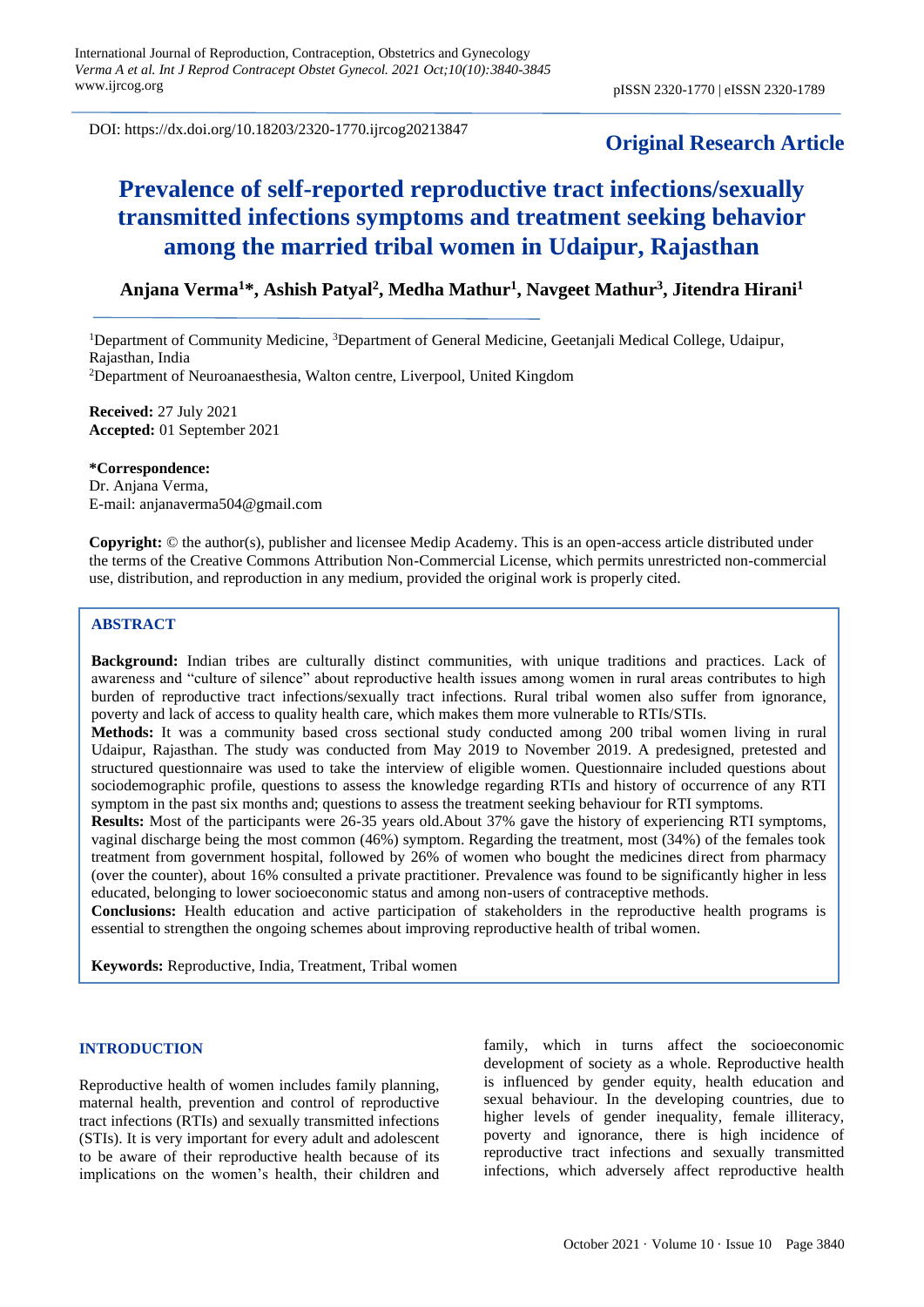leading to a significant reproductive morbidity and mortality rates.<sup>1</sup> In addition to these factors, women in underdeveloped nations often deal with unwanted pregnancies and unsafe abortions due to lack of economic independence and atypical sociocultural norms, which worsens their capacity to protect themselves from various RTIs/ STIs.<sup>2</sup> India is a diverse country, with countless castes, tribes, religions and cultures. There are socioeconomic disparities with in the states, in addition to urban rural divide. In India, about 8% of the population lives in the rural, geographically distinct tribal communities, which are collectively referred to as 'tribes'. Every tribe has its own customs, traditions and practices. Most of the tribal population in India live in rural areas, with poor health indices of women: high maternal mortality rate and poor reproductive health.<sup>3</sup> Tribal groups have long existed on the outskirts of Indian society, so, there is a possibility of lack of awareness about the potential health hazards of poor reproductive health.

Through this study, we have tried to explore the factors associated with RTIs /STIs and treatment seeking behaviour among the married tribal women living in rural areas.<sup>4</sup>

# **METHODS**

It was a community based cross sectional study conducted in the tribal villages, under field practice area of department of community medicine. Taking the prevalence of RTI symptoms among tribal women as 31.1%,<sup>5</sup> with absolute error of 7%, and taking nonresponse rate of 10%, total sample size was calculated to be 190, rounded off to 200. Simple random sampling technique was used to select the participants. The study was conducted from May 2019 to November 2019, by paying house to house visits.

A predesigned, pretested and structured questionnaire was used to take the interview of eligible women. The questionnaire was validated by the experts from community medicine and obstetrics and gynaecology department. Questionnaire included questions about sociodemographic profile; menstrual history; obstetric history questions to assess the knowledge regarding RTIs and history of occurrence of any RTI symptom in the past six months and; questions to assess the treatment seeking behaviour for RTI symptoms. The socioeconomic status of women was assessed using BG Prasad scale. <sup>6</sup>Interview was carried out by the female investigator, with the help of local health worker, by paying the house visits. Investigator introduced herself to the eligible women, explained the purpose of the study, and ensured complete confidentiality of their responses. The objectives of the study were explained to all the women. Informed consent was taken from all the study participants. Complete confidentiality regarding patient information was maintained through all the stages of the study.

### *Statistical analysis*

Data was analysed using SPSS version 21. Percentage and proportions were calculated for prevalence of the symptoms and treatment seeking behaviour. Univariate analysis using Chi square was performed and a p value of less than 0.05 was considered significant.

# **RESULTS**

More than half of study participants were of the age group 26-35 years, followed by 36-45 years and 18-25 years. Majority (68%) of the women were housewife by occupation. About 13% were unskilled workers and 11% were semiskilled workers. 46% of study participants were illiterate, 22% had primary education, followed by 15% of women who had middle education, 9% were high school educated and 4% were graduates. The study participants in this study belonged to social class III (38%), social class II (34%) and social class I (28%) as shown in (Table 1).

#### **Table 1: Sociodemographic variables of study participants (n=200).**

| <b>Variables</b>     | N   | $\frac{0}{0}$ |
|----------------------|-----|---------------|
| Age                  |     |               |
| 18-25                | 34  | 17            |
| $26 - 35$            | 106 | 53            |
| 36-45                | 60  | 30            |
| Occupation           |     |               |
| Housewife            | 136 | 68            |
| Unskilled worker     | 26  | 13            |
| Semiskilled worker   | 22  | 11            |
| Skilled worker       | 10  | 5             |
| Clerical             | 6   | 3             |
| <b>Education</b>     |     |               |
| Illiterate           | 92  | 46            |
| Primary              | 44  | 22            |
| Middle               | 30  | 15            |
| High school          | 18  | 9             |
| Secondary            | 8   | 4             |
| Graduate             | 8   | 4             |
| Socioeconomic status |     |               |
| Social class V       | 56  | 28            |
| Social class IV      | 68  | 34            |
| Social class III     | 76  | 38            |

The menstrual and obstetric variables of the study participants are shown in (Table 2). Most (40%) of the study participants used both sanitary pad and cloth, followed by ordinary cloth (31%) and sanitary pad (29%). Two thirds (66%) of the women were using any method of contraception, out of which 42% were using condoms, 31% had tubectomy, 13 % used oral contraceptive pills and 12% had IUCD. Majority (59%) of the participants had either one or two children, while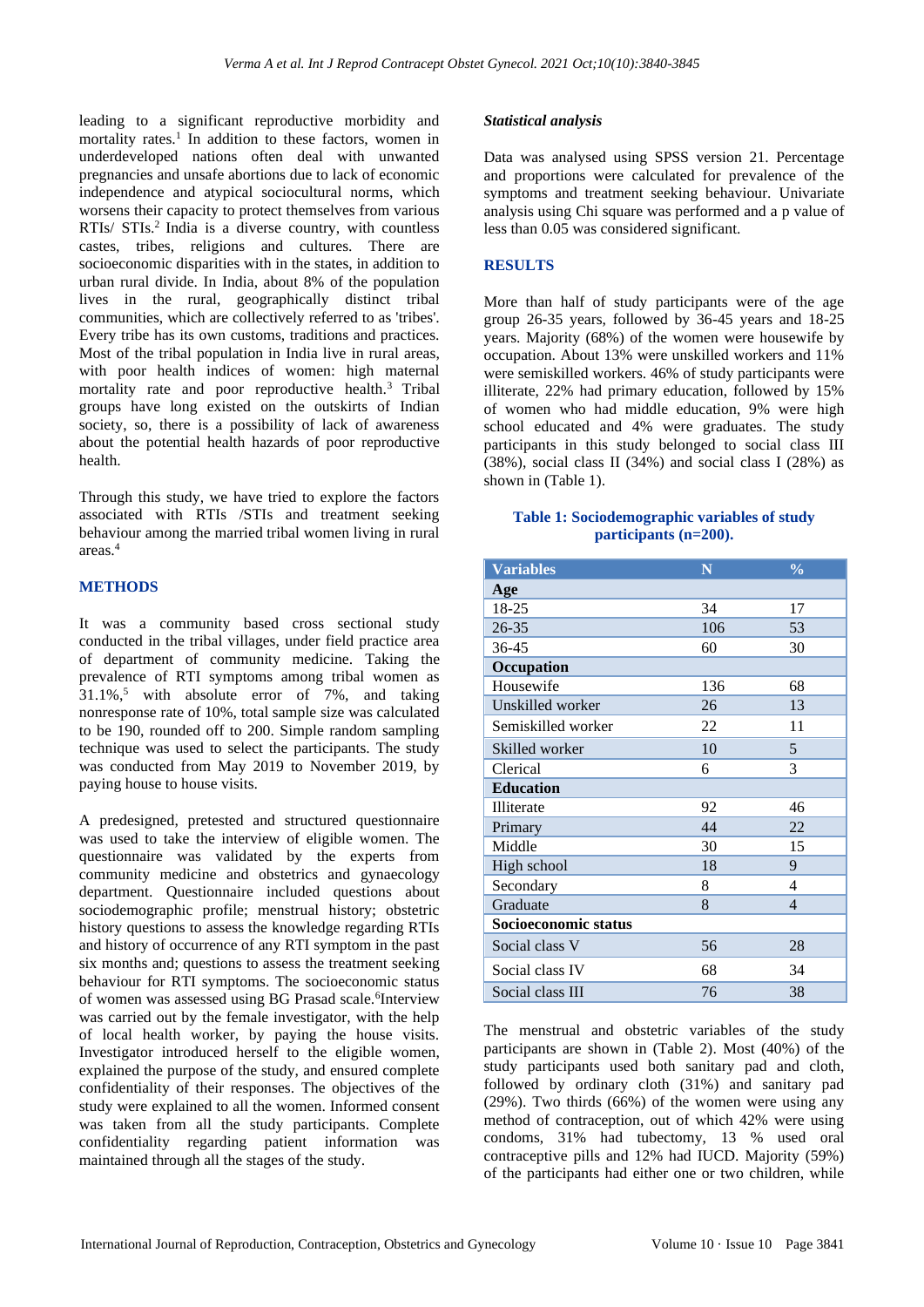28% had three to four children and about 8% had more than four children. This study revealed that about 35% had history of abortions, and most of them were induced abortions (73%). The most common symptom of RTI, which a woman had heard of, was vaginal discharge (57%), followed by itching in genital area (39%), lower abdominal pain (29%), dysuria (14%), infertility (5%) and dyspareunia (1%). Most (38%) of them did not know the cause of RTI; however, 29 % revealed poor genital hygiene as one of the causes, 21% told that the infected sexual partner is the causative factor, while 12% believed that RTI are transmitted due to the use of public rest rooms.

#### **Table 2: Menstrual and obstetric characteristics of the study participants (n=200).**

| <b>Variables</b>                   | N   | $\frac{0}{0}$ |  |  |
|------------------------------------|-----|---------------|--|--|
| <b>Menstrual hygiene practices</b> |     |               |  |  |
| Ordinary cloth                     | 62  | 31            |  |  |
| Sanitary pad                       | 58  | 29            |  |  |
| Both sanitary pad and cloth        | 80  | 40            |  |  |
| Usage of contraceptive methods     |     |               |  |  |
| Yes                                | 132 | 66            |  |  |
| No                                 | 68  | 34            |  |  |
| <b>Methods of contraception</b>    |     |               |  |  |
| Pills                              | 17  | 13            |  |  |
| Condom                             | 55  | 42            |  |  |
| <b>IUCD</b>                        | 16  | 12            |  |  |
| Withdrawal method                  | 3   | 2             |  |  |
| Tubectomy                          | 41  | 31            |  |  |
| <b>Parity</b>                      |     |               |  |  |
| $\theta$                           | 10  | 5             |  |  |
| $1 - 2$                            | 118 | 59            |  |  |
| $3 - 4$                            | 56  | 28            |  |  |
| >4                                 | 16  | 8             |  |  |
| <b>History of abortions</b>        |     |               |  |  |
| Yes                                | 70  | 35            |  |  |
| N <sub>o</sub>                     | 130 | 65            |  |  |
| Last abortion, how many years back |     |               |  |  |
| $\leq$ 1                           | 18  | 26            |  |  |
| >1                                 | 52  | 84            |  |  |
| <b>Type of abortion</b>            |     |               |  |  |
| Spontaneous                        | 19  | 27            |  |  |
| Induced                            | 51  | 73            |  |  |

About 37% gave the history of experiencing RTI symptoms, vaginal discharge being the most common (46%) symptom; lower abdominal pain and itching in genital region as the second most common symptom (31%), followed by dysuria (27%), dyspareunia (2%) and infertility (2%). Regarding the treatment, most (34%) of the females took treatment from government hospital, followed by 26% of women who bought the medicines direct from pharmacy (over the counter), about 16% consulted a private practitioner and 18 women (24%) did not take any treatment. Out of the all women who sought treatment, only 57% were compliant to treatment. Most common reason for non-compliance given by the women was the improvement in symptoms after few days (49%), second reason was the refusal of partners to being treated (32%) and 19% did not take full course of treatment because they could not afford it.

#### **Table 3: Knowledge and prevalence of RTI symptoms among study subjects (n=200).**

| <b>Variables</b>                                  | N              | $\overline{\frac{0}{0}}$ |  |  |
|---------------------------------------------------|----------------|--------------------------|--|--|
| Knowledge of symptoms*                            |                |                          |  |  |
| Vaginal discharge                                 | 114            | 57                       |  |  |
| Dyspareunia                                       | $\overline{2}$ | 1                        |  |  |
| Dysuria                                           | 28             | 14                       |  |  |
| Lower abdominal pain                              | 58             | 29                       |  |  |
| Infertility                                       | 10             | 5                        |  |  |
| Itching in genital areas                          | 78             | 39                       |  |  |
| How does one get RTI?                             |                |                          |  |  |
| Poor genital hygiene                              | 58             | 29                       |  |  |
| Infected sexual partner                           | 42             | 21                       |  |  |
| Using the public restroom                         | 24             | 12                       |  |  |
| Do not know                                       | 76             | 38                       |  |  |
| <b>History of symptoms experienced</b>            |                |                          |  |  |
| Yes                                               | 74             | 37                       |  |  |
| N <sub>o</sub>                                    | 126            | 63                       |  |  |
| Types of symptoms experienced*                    |                |                          |  |  |
| Vaginal discharge                                 | 34             | 46                       |  |  |
| Dyspareunia                                       | 1              | 2                        |  |  |
| Dysuria                                           | 20             | 27                       |  |  |
| Lower abdominal pain                              | 23             | 31                       |  |  |
| Infertility                                       | 1              | $\overline{2}$           |  |  |
| Itching in genital areas                          | 23             | 31                       |  |  |
| <b>Treatment seeking symptomatic women</b>        |                |                          |  |  |
| Government hospital                               | 25             | 34                       |  |  |
| Private practitioner                              | 12             | 16                       |  |  |
| Over the counter                                  | 19             | 26                       |  |  |
| No treatment                                      | 18             | 24                       |  |  |
| <b>Compliance to the treatment</b>                |                |                          |  |  |
| Yes                                               | 32             | 57                       |  |  |
| No                                                | 24             | 43                       |  |  |
| Reason for not completing the course of treatment |                |                          |  |  |
| Symptoms got better early                         | 12             | 49                       |  |  |
| Partner did not take treatment                    | 8              | 32                       |  |  |
| Costly medicines                                  | $\overline{4}$ | 19                       |  |  |

∗Mutually not exclusive

The association of prevalence of RTI symptoms with various variables is shown in (Table 4). Prevalence of RTI symptoms was higher in younger age group, however the difference was not significant. History of RTI symptoms was found to be significantly associated with education  $(p=0.01)$ ; prevalence was higher among illiterate and less educated women. Prevalence of symptoms was higher among lower socioeconomic status women and non-users of contraception, with p value of 0.02 and 0.03 respectively. RTI symptoms were found to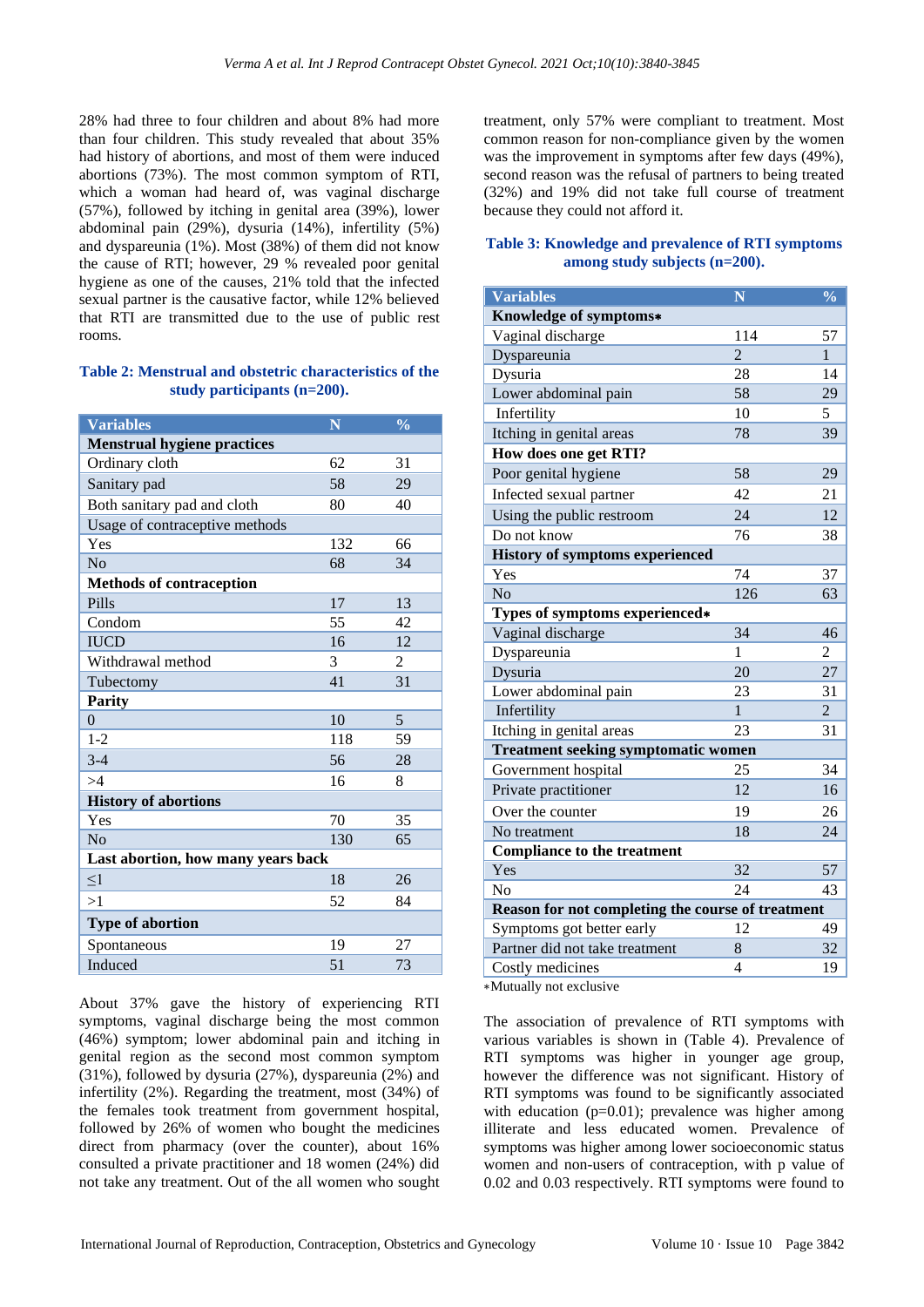be higher among women who used ordinary cloth during menstruation and among multiparous women; however the difference was not statistically significant.

#### **DISCUSSION**

In this study, about 37% had the history of experiencing RTI symptoms. This prevalence is higher than found in the tribal women of Odisha (31%) in an assessment study done by Sahoo KC et al.<sup>5</sup> The possible reason for this discrepancy could be the fact that tribes in India differ from one another in the form of socioeconomic development levels and cultural patterns. Vaginal discharge was the commonest (46%) symptom reported by the study participants.

#### **Table 4: Prevalence of RTI symptoms in relation to sociodemographic, obstetric, and behavioural factors.**

| <b>Variables</b>                      | <b>History of RTI</b><br>symptoms; $N$ (%) | Total | $\overline{P}$<br>value |  |  |  |
|---------------------------------------|--------------------------------------------|-------|-------------------------|--|--|--|
| Age (years)                           |                                            |       |                         |  |  |  |
| 18-25                                 | 14 (41)                                    | 34    |                         |  |  |  |
| $26 - 35$                             | 41 (39)                                    | 106   | 0.57                    |  |  |  |
| 36-45                                 | 19 (32)                                    | 60    |                         |  |  |  |
| <b>Education</b>                      |                                            |       |                         |  |  |  |
| Illiterate                            | 45(49)                                     | 92    |                         |  |  |  |
| Primary                               | 15(34)                                     | 44    |                         |  |  |  |
| Middle                                | 10(33)                                     | 30    |                         |  |  |  |
| High school                           | 2(33)                                      | 18    | 0.01                    |  |  |  |
| Secondary                             | 1(11)                                      | 8     |                         |  |  |  |
| Graduate                              | 1(11)                                      | 8     |                         |  |  |  |
| Socioeconomic status                  |                                            |       |                         |  |  |  |
| Social class V                        | 29(51)                                     | 56    | 0.02                    |  |  |  |
| Social class IV                       | 21(31)                                     | 68    |                         |  |  |  |
| Social class III                      | 24(31)                                     | 76    |                         |  |  |  |
| <b>Menstrual hygiene practices</b>    |                                            |       |                         |  |  |  |
| Ordinary cloth                        | 28(45)                                     | 62    |                         |  |  |  |
| Sanitary pad                          | 19(33)                                     | 58    | 0.27                    |  |  |  |
| <b>Both sanitary</b><br>pad and cloth | 27 (34)                                    | 80    |                         |  |  |  |
| <b>Usage of contraceptive methods</b> |                                            |       |                         |  |  |  |
| Yes                                   | 42 (32)                                    | 132   | 0.03                    |  |  |  |
| No                                    | 32(47)                                     | 68    |                         |  |  |  |
| <b>Parity</b>                         |                                            |       |                         |  |  |  |
| 0                                     | 3(30)                                      | 10    |                         |  |  |  |
| $1 - 2$                               | 41 (35)                                    | 118   | 0.75                    |  |  |  |
| $3 - 4$                               | 23 (41)                                    | 56    |                         |  |  |  |
| >4                                    | 7(44)                                      | 16    |                         |  |  |  |

Lower abdominal pain and itching in genital region as the second most common symptom (31%), followed by dysuria (27%), dyspareunia (2%) and infertility (2%). Similar finding was revealed in a study by Mani et al which showed that vaginal discharge was the most common symptom (23.7%) among the rural married women in Tamil Nadu.<sup>7</sup> Other studies done in rural areas of India have revealed vaginal discharge as the common symptom of RTIs /STIs.<sup>8</sup>

A study done in Andhra Pradesh, in 2017, found that the prevalence of reproductive tract infection using the syndromic approach was around 33%, with most of the women reporting vaginal discharge as symptom.<sup>9</sup> Regarding the knowledge about RTI/STI symptoms, participants had heard of vaginal discharge (57%), itching in genital area (39%), lower abdominal pain (29%), dysuria (14%), infertility (5%) and dyspareunia (1%). Most (38%) of them did not know the cause of RTI; however, 29 % revealed poor genital hygiene as one of the causes, 21% told that the infected sexual partner is the causative factor, while 12% believed that RTI are transmitted due to the use of public rest rooms. There are various studies done in India, which demonstrated the poor knowledge about reproductive health among women. An assessment study done by Kumari revealed that only 5.4% of women had adequate knowledge about reproductive health.<sup>10</sup> Prevalence of RTI was found to be significantly higher in women of lower socioeconomic status, lesser educated females and non-users of contraceptive methods. This finding is similar to the other studies done in India. $8,11$  There is possibility that the women, who were aware about the use of contraceptive methods, also had some insight about the prevention of RTI/STI symptoms.

The prevalence of RTI symptoms were found to be higher among females who used ordinary cloth, however the difference was not significant. Previous studies have found association between poor menstrual hygiene and RTI symptoms.<sup>7</sup> In a study done in Odisha, involving 558 women, 62% were diagnosed with at least one reproductive tract infection; 41% had bacterial vaginosis, and 34% had candida infection. Authors found that after adjustment for potential confounding factors, the occurrence of these two infections was significantly associated with poor menstrual hygiene management practices.<sup>12</sup> Lack of significant association in our study could be due to the difference in study tool questionnaire. In our study, only type of absorbent material was asked from participant; however, other practices like washing/ reuse of material, drying/ storage of material and washing of genital area etc. related questions were not asked from participants.

In spite of the availability of appropriate technologies for RTI/STI treatment in India and use of syndromic management in the primary health care setting, most of the RTI/STI infections remain hidden and unrecorded. In our study, about three fourth of the symptomatic women sought treatment. Most (34%) of the females took treatment from government hospital, followed by 26% of women who bought the medicines direct from pharmacy (over the counter) and 16% consulted a private practitioner for the same. Out of all the treatment seeking women, only 57% were compliant to treatment. Most common reason for non-compliance given by the women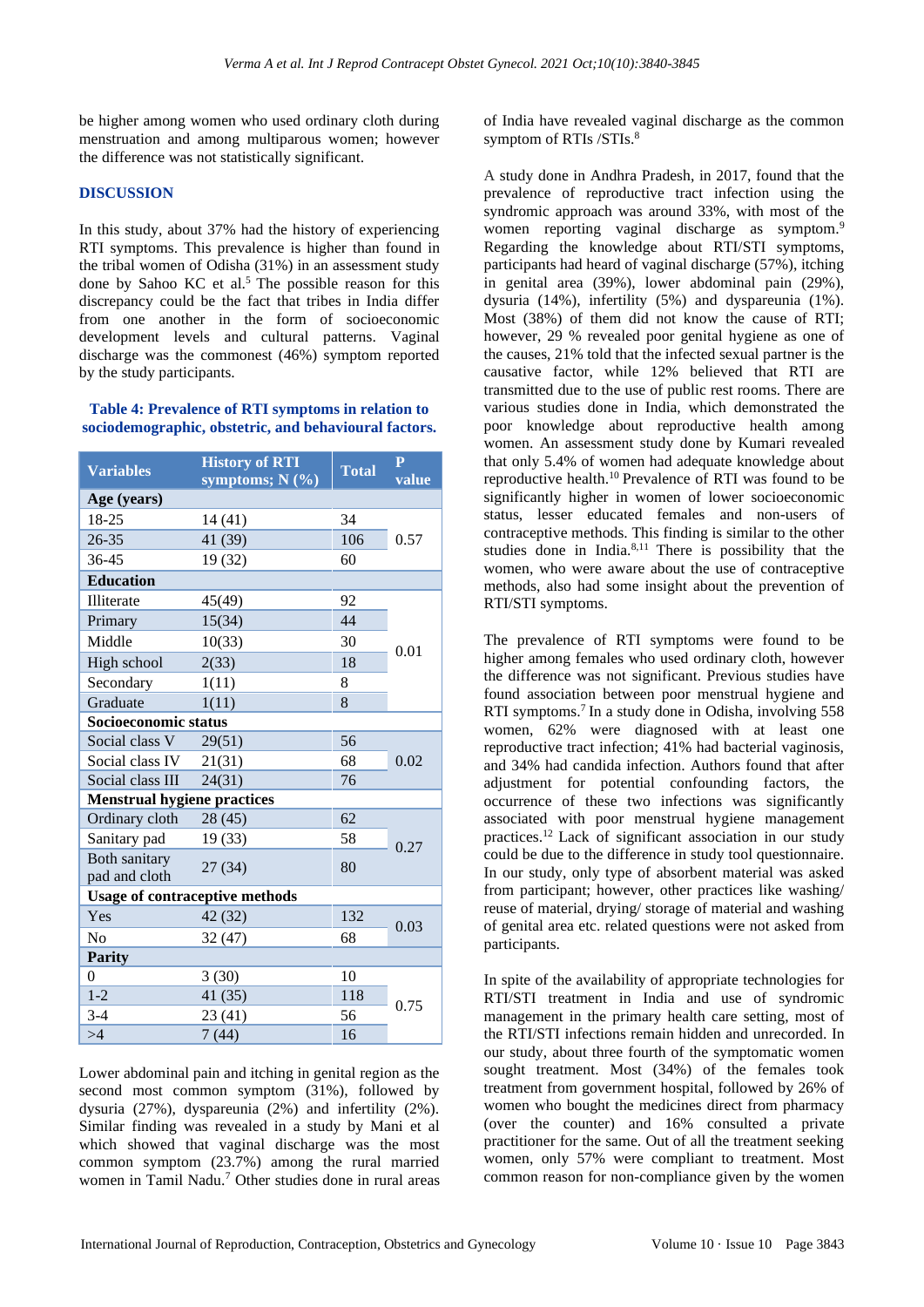was the improvement in symptoms after few days (49%), second reason was the refusal of partners to being treated (32%) and about 19% did not take full course of treatment because they could not afford it. Bit similar findings were revealed in a study done by Prasad et al in 2005, according to which only one third of symptomatic women had sought any treatment; the possible reasons cited were absence of a female provider in the nearby health centre, distance from home, lack of privacy, costly treatment and a perception that their symptoms were normal.<sup>13</sup> The reason for a better treatment seeking proportion of women in our study is the fact that syndromic management of RTI/STI s under National AIDS control programme (NACP) phase III was implemented in 2007, which eventually has led to better outcomes.<sup>14</sup> The study by Prasad was done in 2005, before the implementation of new policy. India is the country with the largest consolidation of tribal population in the world. As per census (2011), the scheduled tribes constitute 84.3 million people, contributing to 8.2% of the country's population. <sup>15</sup> There are many governmental schemes and non-governmental programs, focussed on tribal population in India. However, the benefits of these schemes and programs are yet to transform into better health indicators. Studies show that national level health programs require an ideological change in their structure for the benefit of the tribal community, and should include health education for better awareness among tribal women.<sup>13,16</sup>

The findings in our study contribute to the fact that reproductive health status of women is influenced by demography, socioeconomic factors, cultural factors, education and knowledge factors etc. It is very important to focus on these determinants of health, in order to strengthen programmes by the government to improve reproductive health state of marginalised population like tribal women.

# **CONCLUSION**

In India, majority of women from tribal communities are marginal and unaware of the burden of reproductive morbidities. Many of the reproductive infections are unreported and un treated because of the "culture of silence" or because of inaccessibility to health care. However, in some cases, despite having symptomatic RTIs, women are reluctant to seek medical care, and take over the counter drugs without receiving proper counseling. Hence, knowledge about RTIs is fundamental for the reproductive health of women and is also essential for their ability to meet their reproductive goals.

*Funding: No funding sources*

*Conflict of interest: None declared Ethical approval: The study was approved by the Institutional Ethics Committee*

#### **REFERENCES**

- 1. Sexually transmitted and other reproductive tract infections: a guide to essential practice. Available at: [https://www.who.int/reproductivehealth/publications/r](https://www.who.int/reproductivehealth/publications/rtis/9241592656/en/) [tis/9241592656/en/.](https://www.who.int/reproductivehealth/publications/rtis/9241592656/en/) Accessed on 20 May 2021.
- 2. Jejeebhoy SJ. Addressing women's reproductive health needs: Priorities for the family welfare programme. Econom Politic Week. 1997:475-84.
- 3. Kumar R, Singh MM, Kaur A, Kaur M. Reproductive health behaviour of rural women. Journal of the Indian Medical Association. 1995;93(4):129-31.
- 4. Salehin M. Reproductive health of tribal populations in india: a sustainability approach. Social Develop. 2017;39(2):75-99.
- 5. Sahoo KC, Dutta A, Nanda P. Assessment Report. Health status of particularly vulnerable tribal groups of odisha. scheduled castes & scheduled tribes research and training institute. Available at: ttps://repository.tribal.gov.in/bitstream/123456789/74 419/1/SCST\_2015\_research\_0349.pdf. Accessed on 20 May 2021.
- 6. Pandey VK, Aggarwal P, Kakkar R. Modified BG Prasad Socio-economic Classification, Update-2019. Indian J Commu Health. 2019;31(1):45-9.
- 7. Mani G. Prevalence of reproductive tract infections among rural married women in Tamil Nadu, India: A community based study. Prevalence. 2014;4(1):45-9.
- 8. Verma A, Kumar Meena J, Banerjee B. A comparative study of prevalence of RTI/STI symptoms and treatment seeking behaviour among the married women in urban and rural areas of Delhi. Int J Reprod Med. 2015;2015:521-9.
- 9. Vasireddy S. A study on the prevalence of sexually transmitted infections among women of reproductive age, in urban slums of Guntur city. MRIMS J Health Sci. 2017;5(1):30-4.
- 10. Kumari MJ. Assessment of knowledge on reproductive health among the women. Int J Current Res Rev. 2016;8(3):19.
- 11. Ekbal B, Narayana D, Thankappan KR, Ajithkumar K, Mohandas K, Aravindan KP, Kutty VR. Advocacy document-Social determinants of health in Kerala state. Health Sci. 2012;1(2):1-3.
- 12. Torondel B, Sinha S, Mohanty JR, Swain T, Sahoo P, Panda B, et al. Association between unhygienic menstrual management practices and prevalence of lower reproductive tract infections: a hospital-based cross-sectional study in Odisha, India. BMC Infect dis. 2018;18(1):1-2.
- 13. Prasad JH, Abraham S, Kurz KM, George V, Lalitha MK, John R, Jayapaul MN, Shetty N, Joseph A. Reproductive tract infections among young married women in Tamil Nadu, India. Int Family Plan Perspect. 2005:73-82.
- 14. National AIDS Control Programme. Available from:http://www.naco.gov.in/sites/default/files/Nation al Guidelines on PMC of RTI Including STI%201 .pdf. Accesssed on 22 July 2021.